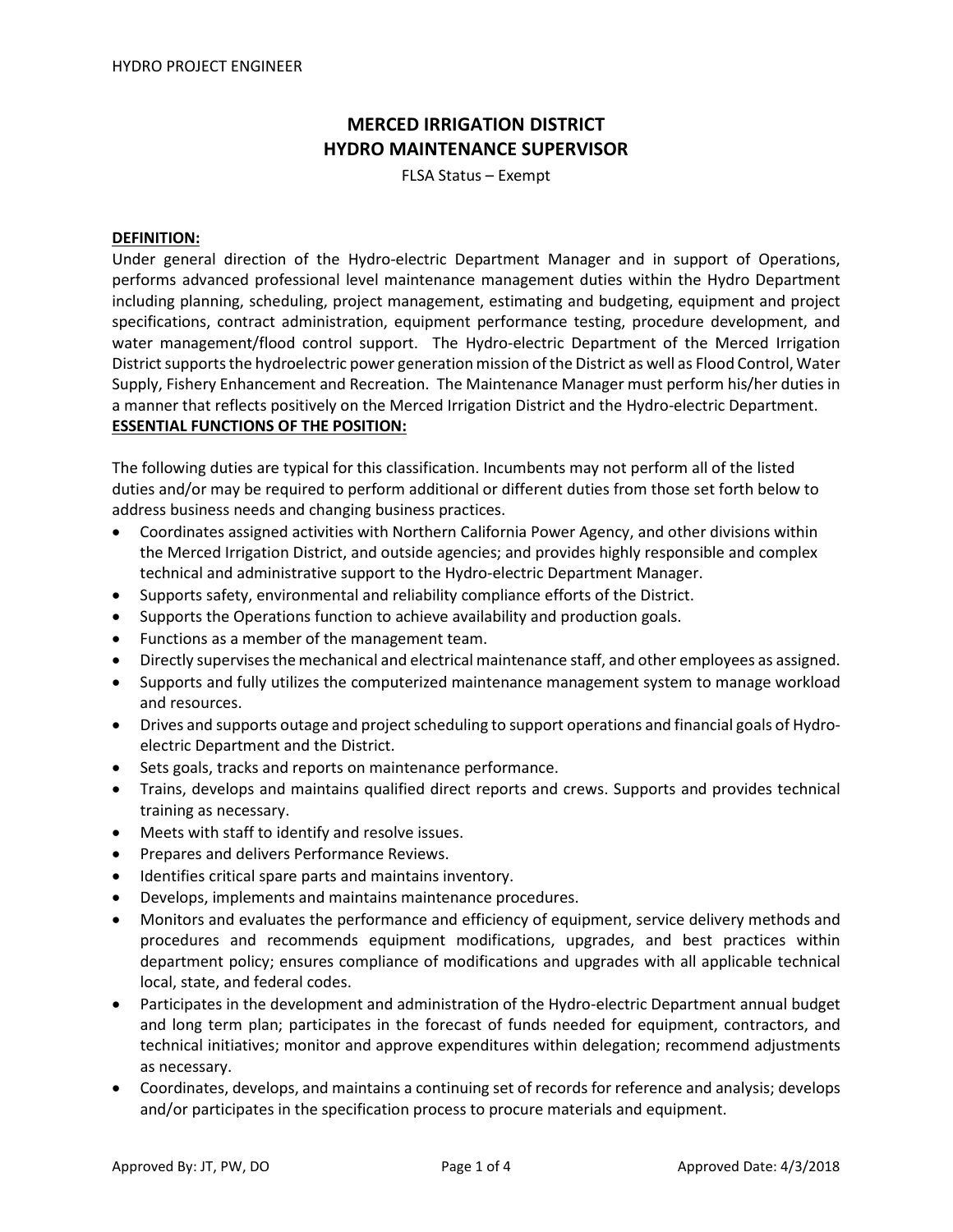- Supports NERC/WECC Reliability requirements by developing procedures, auditing and/or executing actions necessary to meet compliance requirements. May serve as Subject Matter Expert on appropriate NERC/WECC Standards.
- Coordinates maintenance projects and initiatives with County departments, contractors, and consultants for the successful and timely completion of assigned construction projects; coordinates and maintains liaison with various federal, state, local and regulatory agencies.
- Administers maintenance-related consulting, procurement, and construction contracts.
- Provides responsible staff assistance to the Hydro-electric Department Manager; conducts or oversees a variety of technical studies and operational studies; recommends equipment and technical procedures changes as appropriate.
- Attends and participates in professional group meetings; maintains awareness of new trends and developments applicable to the field of hydroelectric project maintenance; incorporates new developments as appropriate into programs.
- Supports District labor negotiations.
- Performs related duties as required.

## **QUALIFICATIONS:**

Any combination of experience and education that would prepare the candidate for the duties and responsibilities of the position is acceptable.

#### **Education:**

- Bachelor's Degree from an accredited college or university with major course work in areas such as mechanical or electrical engineering, or a related field.
- Master's Degree desirable.

## **Experience:**

• Ten (10) years of increasingly responsible hydroelectric maintenance experience with three (3) years' experience in a supervisory capacity preferred.

## **Ability to:**

- Be a safety leader for organization.
- Function effectively as a member of a high performance team.
- Provide leadership that supports an environment of continuous improvement.
- Serve as project manager on assigned projects.
- Identify technical deficiencies and suggest and implement improvements.
- Participate in the management of hydroelectric power systems.
- Participate in the development and administration of division goals, objectives and procedures.
- Perform fundamental economic analysis of alternatives.
- Prepare clear and concise administrative and technical reports.
- Interpret, apply, and ensure compliance with pertinent federal, state, and local laws, codes, and regulations.
- Interpret, explain and enforce Department policies and procedures.
- Respond to questions and inquiries from a variety of sources.
- Research, review, update, and revise existing ordinances, policies, and design standards.
- Coordinate activities with internal and external agencies and committees.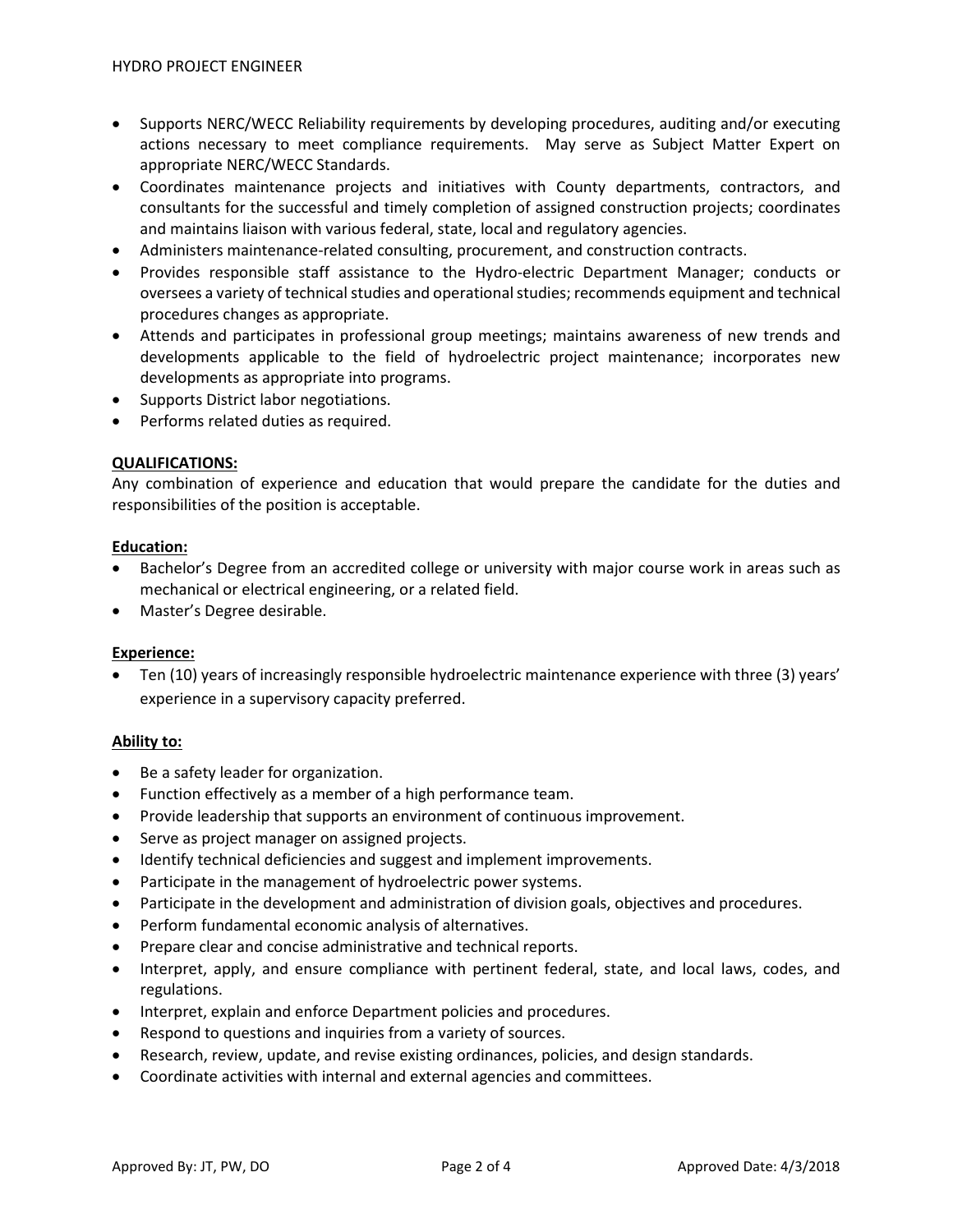- Analyze problems, identify alternative solutions, project consequences of proposed actions and implement recommendations in support of goals.
- Work under pressure and make sound decisions with limited information.
- Research, analyze and evaluate system performance.
- Operate office equipment including computers and word processing, spreadsheet, and database software.
- Communicate clearly and concisely, both orally and in writing.
- Establish and maintain effective working relationships with those contacted in the course of work.

## **Knowledge of:**

- Management principles and practices, organizational development and project management practices.
- Hydroelectric project operations, services, and activities of an electric generation utility.
- Electrical and mechanical devices used to generate, transmit, and distribute electric power.
- General power generation systems practices and tools.
- General knowledge of California power market.
- Engineering economics.
- Principles of budget preparation and control.
- Advanced methods and techniques of conducting site and field investigation.
- Office procedures, methods and equipment including use of computers and Microsoft Office word processing and spreadsheet applications, and specialized engineering programs.
- FERC regulatory compliance.
- Occupational health and safety standards.
- Pertinent federal, state and local laws, codes, and regulations.
- NERC/WECC Reliability Standards.

## **Necessary Special Requirements:**

- Must complete a two hour Ethics training course every two years in compliance with California AB 1234.
- A valid California Class C Driver License and the ability to maintain insurability under the District's vehicle insurance program.
- Abide by all District policies, guidelines and rules.

## **ENVIRONMENTAL FACTORS:**

- Exposure to the sun: 30% or less work time spent outside a building and exposed to the sun.
- Irregular or extended work hours: Occasionally required to change working hours or work overtime.
- Work performed in an office or hydro plant environment.

The mental and physical demands described here are representative of those that must be met by an employee to successfully perform the essential functions of this job. Reasonable accommodations may be made to enable individuals with disabilities to perform the essential functions:

## **ESSENTIAL MENTAL ABILITIES:**

- Exercise independent judgment.
- Self directing and organized.
- Reason objectively.